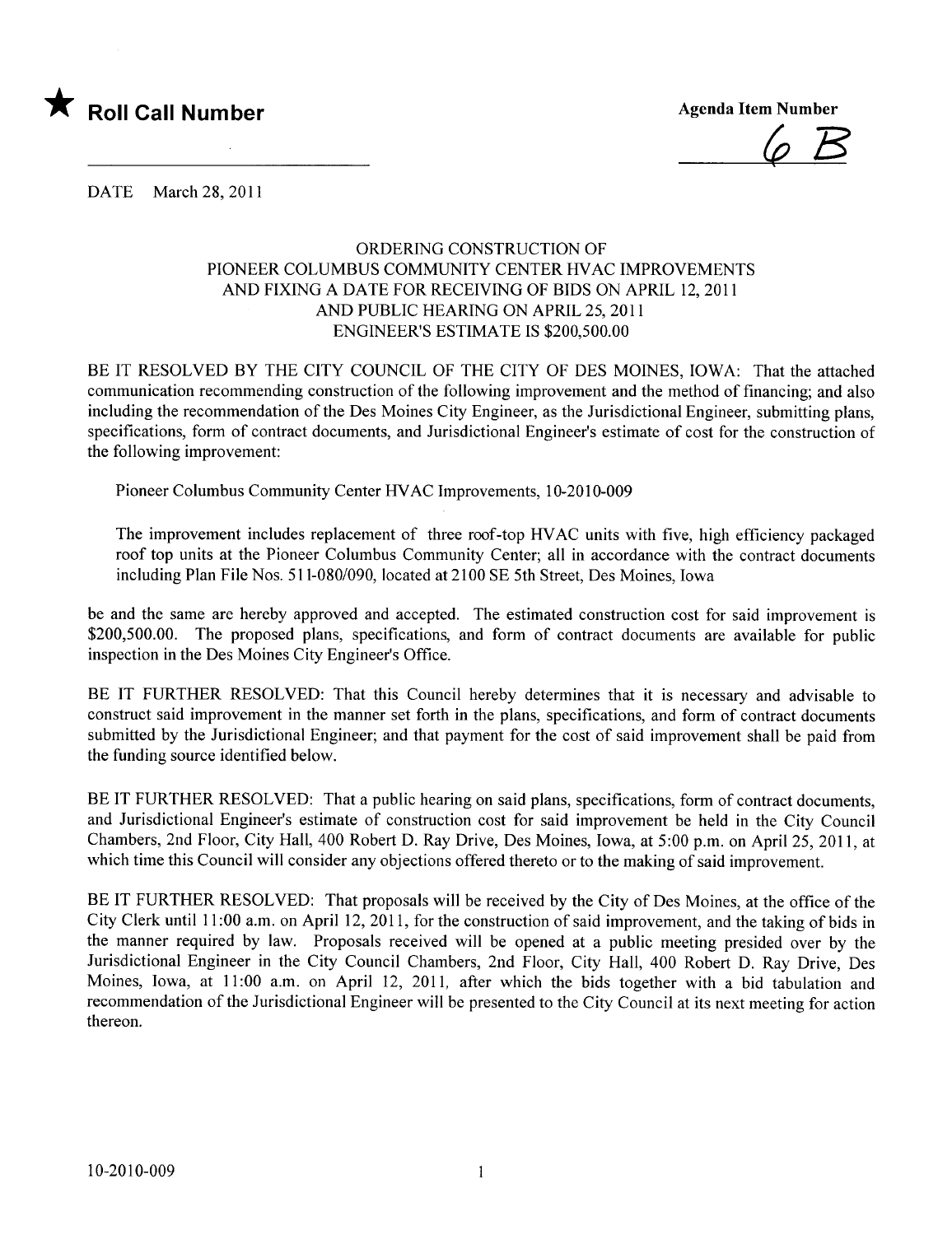

Agenda Item Number  $\varphi$   $\cancel{B}$ 

DATE March 28, 2011

BE IT FURTHER RESOLVED: That an appropriate Notice to Bidders and Notice of Public Hearing for said improvement be published in the Des Moines Register as provided and directed by Chapter 26 and/or 314, Code of Iowa.

(City Council Communication Number  $\frac{11-175}{1}$  attached.)

Moved by to adopt.

FORM APPROVED:

Indicon

Kathleen Vanderpool Deputy City Attorney

FUNDS AVAILABLE

FUNDS AVAILABLE<br>Scott E. Sanders

Des Moines Finance Director

~ß. Funding Source: 2010-2011 CIP, Page Park-6, Community Center Improvements, PKS033, G. O. Bonds

| <b>COUNCIL ACTION</b> | <b>YEAS</b> | <b>NAYS</b> | <b>PASS</b> | <b>ABSENT</b>   |
|-----------------------|-------------|-------------|-------------|-----------------|
| <b>COWNIE</b>         |             |             |             |                 |
| <b>COLEMAN</b>        |             |             |             |                 |
| <b>GRIESS</b>         |             |             |             |                 |
| <b>HENSLEY</b>        |             |             |             |                 |
| <b>MAHAFFEY</b>       |             |             |             |                 |
| MEYER                 |             |             |             |                 |
| <b>MOORE</b>          |             |             |             |                 |
| <b>TOTAL</b>          |             |             |             |                 |
| <b>MOTION CARRIED</b> |             |             |             | <b>APPROVED</b> |
|                       |             |             |             |                 |
|                       |             |             |             |                 |
|                       |             |             |             | Mayor           |

I, Diane Rauh, City Clerk of said City Council, hereby certify that at a meeting of the City Council, held on the above date, among other proceedings the above was adopted.

IN WITNESS WHEREOF, I have hereunto set my hand and affxed my seal the day and year first above written.

10-2010-009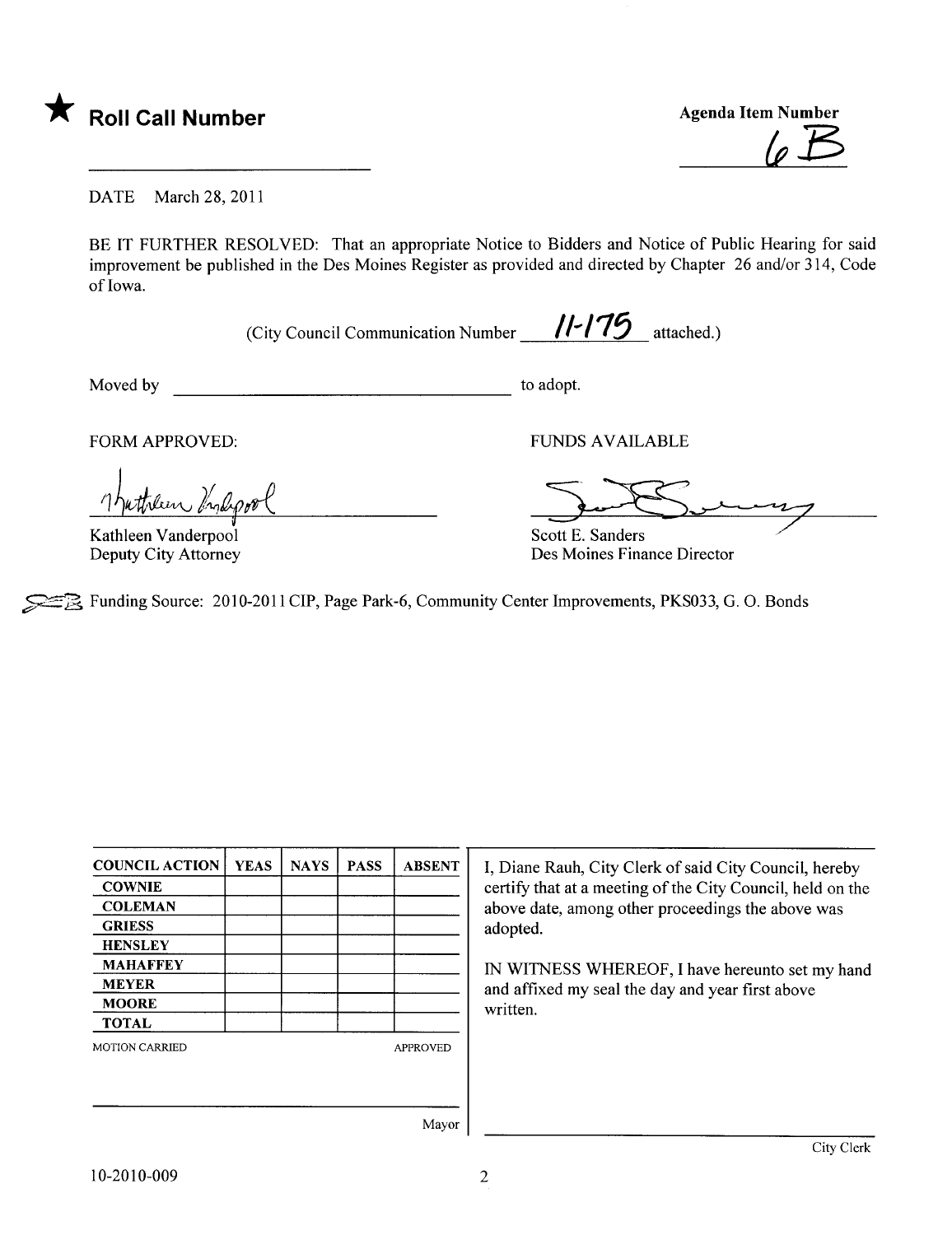